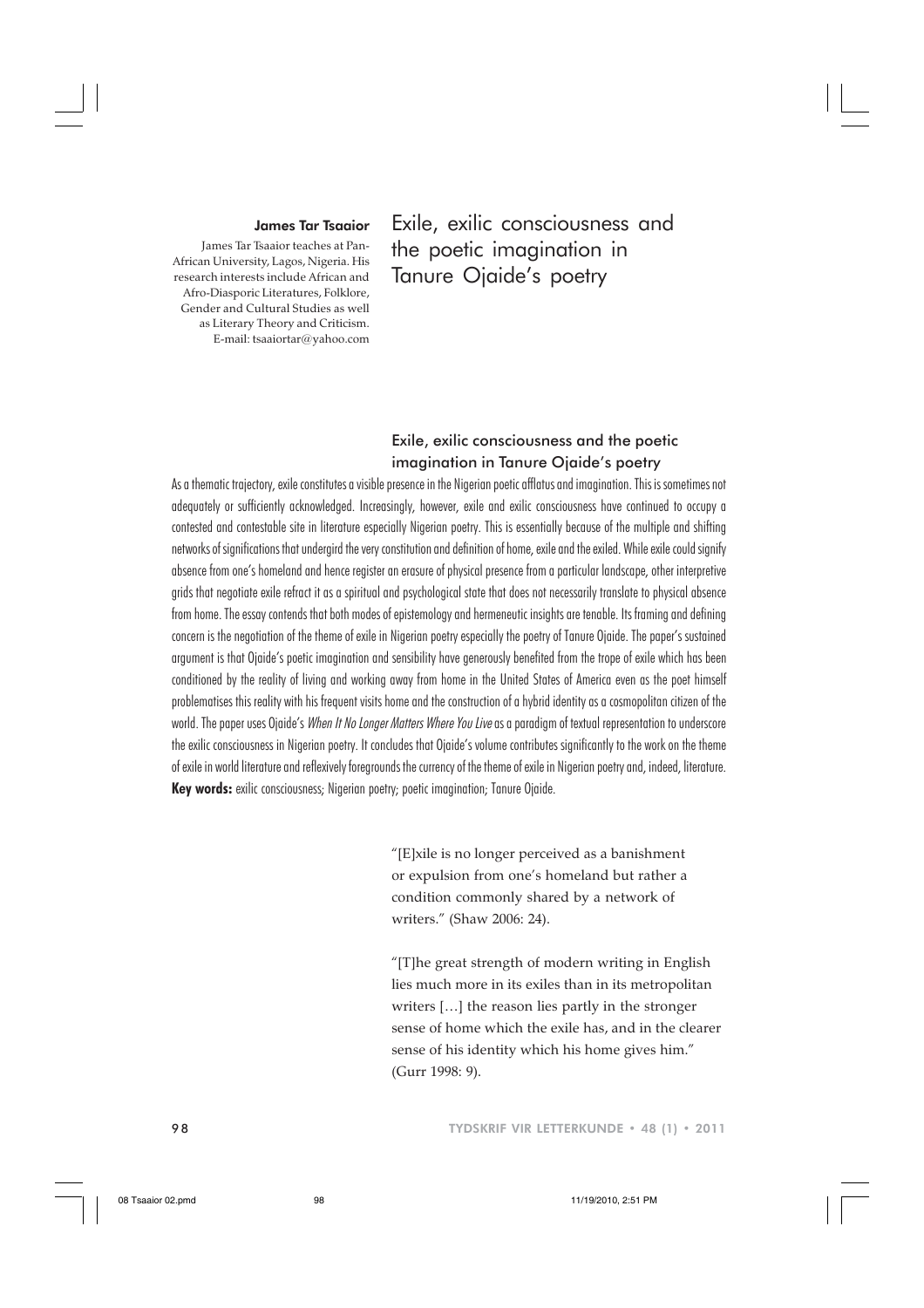"*When it no longer Matters* is an intense dialogue with the self-negotiating the post-modern conditions associated with exile. In it, Ojaide reaches deep into the world that he has lived and hoped for; he goes headlong into strange misadventures to understand the meaning of living outside *home*, concluding that it really does not matter anymore where one lives. Dictatorship, social insecurity, corruption, political ineptitude and cultural insensitivity in the poet's homeland have all conspired against him. And the result is this decision. He is not alone." (Okome 2002: 15).

## **Introduction**

In his collection of critical essays significantly titled *Home and Exile*, world- renowned Nigerian novelist and Africa's foremost storyteller, Chinua Achebe (2000: 2), establishes the intersection between home and exile as composites that negotiate the human existential condition. In Achebe's critical practice and literary sensibility, home and exile are, as such, coextensive as they share a curious kindredship, which is sometimes ignored or not always sufficiently acknowledged and appreciated. This compositeness of home and exile is amply demonstrated in Achebe's life as a writer and critic who, like Tanure Ojaide, is in patriotic love with his native homeland, Nigeria, but who now lives in exile in the United States of America. It is, therefore, not an exaggerated or extravagant claim to postulate that every writer, in some fundamental sense, is an exile. This assertion finds validation in the dual status of the writer whose personhood is simultaneously situated within the limits of society and outside of it.

Against this important backdrop, it is safe to state that by the very nature of their vocation, writers inscribe their distinct individualities and existential experiences within the fabrics of their writings as veritable members of their societies. In strict fidelity to the protocols of their trade, writers live above society, outside of it; a kind of self-imposed exile, while at the same time remaining part of it, as a function of the compulsion to objectively focus on society in its motions in the historical continuum. They do so by intervening in the tapestry of societal events in the ceaseless flow of its currents, interpreting its moods and temperaments, defining its present, and divining its future of (im)possibilities. In this perspective, writers are exiles not in the strict sense of physical (dis)location or (dis)placement from the homeland but rather, in the psycho-social and spiritual dimensions of their existence and in consonance with the demands of their sacred office.

Exile and exilic consciousness can operate at two broad existential grids. These are the internal and the external. Internally, one can be an exile while rooted in one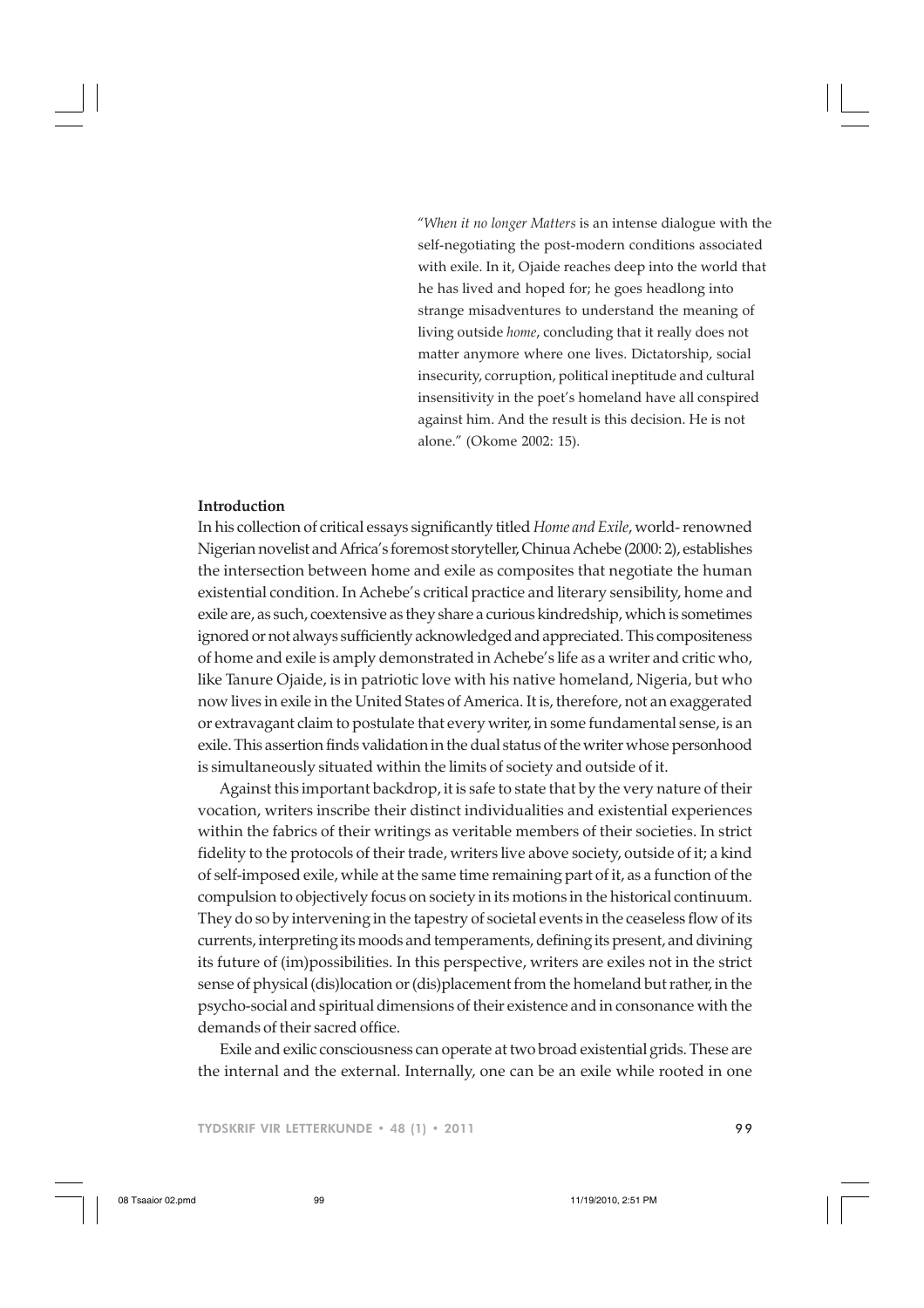particular place in one's homeland without physical displacement. This is spiritual exile which registers itself in terms of absence through presence. Internally too, one can be within the borders of a nation-state but may be dislocated from one's immediate local milieu. Then, there is the external exile, which represents itself in physical flight from one's homeland in a particular nation-state to another outside of one's native country. These modes of exile and exilic consciousness are precipitated by the contingencies of state political repression, economic recession, religious strife, labour migration, racial discrimination and cultural practices, among others. As Roger Bromley (2008: 28) corroborates, "Conflict, violence and rights abuses might drive people out of their countries of origin, but economic deprivation, lack of opportunity, and the desire for better life are also powerful motivating factors."

These contingencies which are intrinsic to the ideological state apparatuses prescribe, legislate, regulate, impose and enforce particularistic behavioural patterns which individuals, including writers, must conform to (Althusser 1972: 141–42). Nonconformity often spells victimhood for writers. This is especially when they are engaged in confrontation with the state in speaking back to power as a way of fulfilling the sacred mandate of their vocation as prophets, vates, seers, conscience of society and as upholders of the truth, justice and equity. This has made some writers exiles in their very homeland. It has also compelled the flight of some writers from the home environment as they are erased from its contours because of the hostility to more hospitable and accommodating spaces. As Kubayanda (1990: 5) notes, "Postcolonial dictatorship in Africa concerns itself with repression, which in effect means the arrest, exile, execution, or consistent harassment of dissident voices. The general result of dictatorship is an atmosphere of fear, hate and humiliation."

## **Ojaide and the trope of exile in** *When It No Longer Matters Where You Live*

Within the discursive space and critical practice, which define postcolonial and postmodern studies, the reality of exile almost always invokes the homeland as an oppositional binary. This invariably constructs mutually exclusive or dichotomous relations between exile and homeland such that the two are refracted as antinomies. In *When It No Longer Matters Where You Live* Ojaide radically conflates these two concepts and invests them with synonymous significations thus divesting them of their essential exclusivity. To Ojaide, it no longer matters where one lives because wherever one finds oneself is home provided the place is conducive to one's existence and fulfilment in life. In contradistinction, home is not really home if it is hostile; if it compromises one's aspirations and does not provide opportunities for one's happiness and self-actualisation. In this regard, "Home for the exile is where safety lies" (Mowah 2002: 40). This makes home and exile relative existential states and delineates them as sharing only a thin line of distinction between them.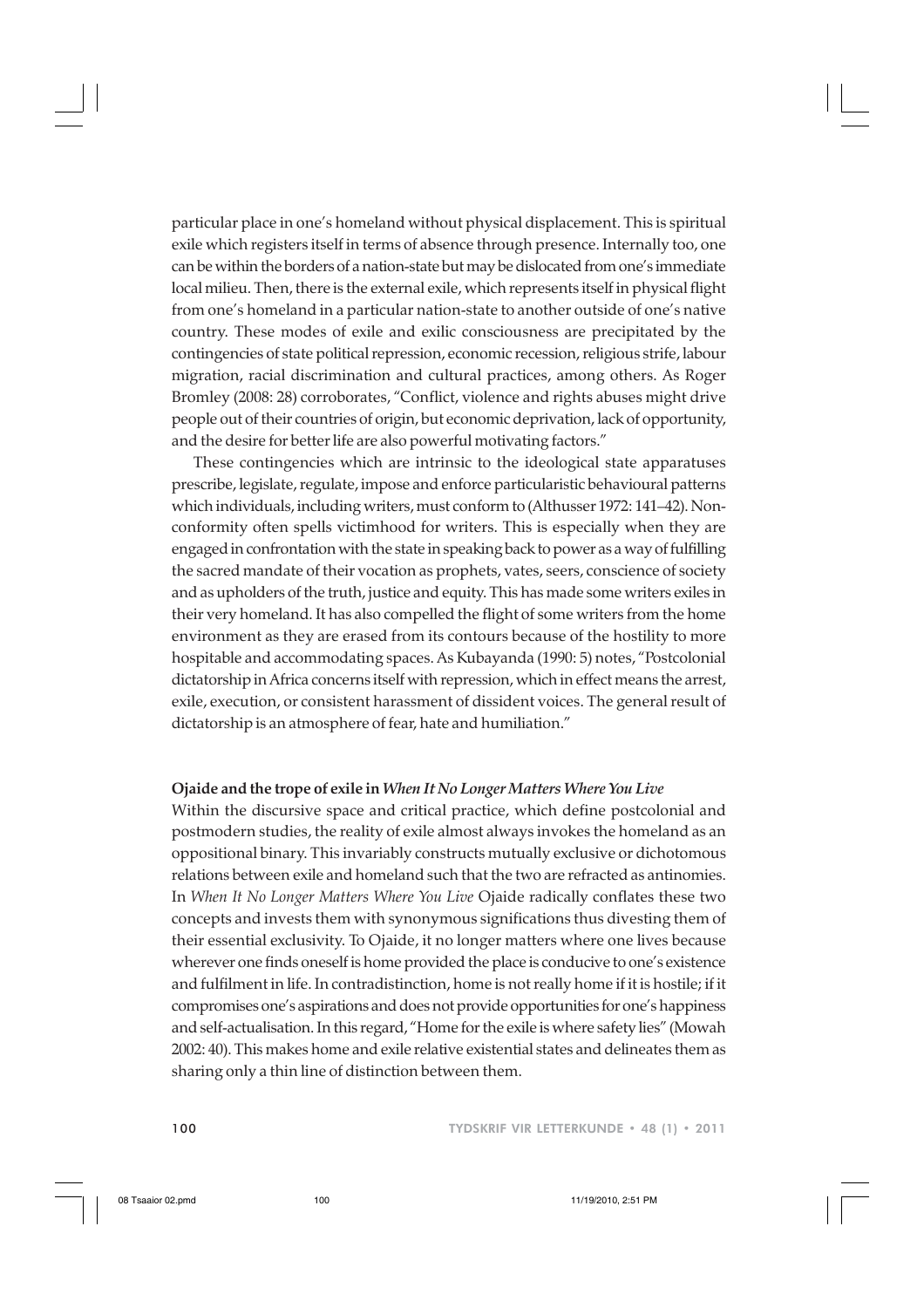Ojaide's title, however, contradicts and deconstructs its claims and assumptions from within. This is because it really *does* matter where one lives and this explains why there are still exiles. From the title, Ojaide problematises the idea of home and exile: the two are no longer (un)desirable conditions simply because one is a physical or spiritual rootedness in a particular topos and the other an erasure or escape from it to a space which is congenial and inviting. This is even as the latter evokes nostalgic memories of "home" and a real longing for a return to it. In the main, the poet raises the spectre of the problematic that the conditions which necessitate exile are present everywhere though in varying degrees or dimensions of intensity. In this regard, while some are escaping a particular milieu into exile in another place, others are moving into the same place just vacated. It, therefore, no longer matters where one lives; but it also matters because it is for that very reason that exile is still part of the human condition.

But it will also signify that through this volume, the poet is subtly inviting us to a celebration of globalisation. As a new world order, globalisation celebrates the dissolution of traditional boundaries in the areas of geography, travel, culture, entertainment, etc. through the instrumentality of digital and satellite technological devices like television, video, cellphone, Internet, air transportation, among others. These have immensely facilitated communication and the mass movement of peoples across diverse spaces within a short period of time. It, therefore, does not matter where one lives because communication and travel have ceased to be difficult and tasking problems confronting humanity. Indeed, we now belong to a borderless global neighbourhood which keeps shrinking interminably. This has continued to define our world in terms of postnationality and transterritoriality, a reality which writers who have experienced life as exiles in diverse territorial spaces have become mongrelised to the point of becoming cultural hybrids and cosmopolitan citizens of the world (Said 2000: xxviii).

In this cultural schema, "to forget that there is a world we belong, to confine ourselves within narrowly defined cultural frontiers, would […] be to go voluntarily into the form of internal exile" (Rushdie 1992: 17). This has forged a multicultural ensemble where cultural essentialism has become fossilised with a hybrid and plural cultural heritage which is negotiated and renegotiated in a fluid and continuously changing cultural space in a postmodern world ethos. It has also influenced in a considerable manner the writing in the present world of postmodernity. As Dharwadker (1996: 62) argues, it affects the process of writing itself, makes the influences on a particular writer or text varied, widespread, rapid and unpredictable: alters the intended and perceived qualities of a literary work; and complicates the contexts in which an author or a work can be placed and understood.

As a result of this variegated cultural experience, postcolonial African writers have laid claim to this postmodern moment of hybridity in the articulation of their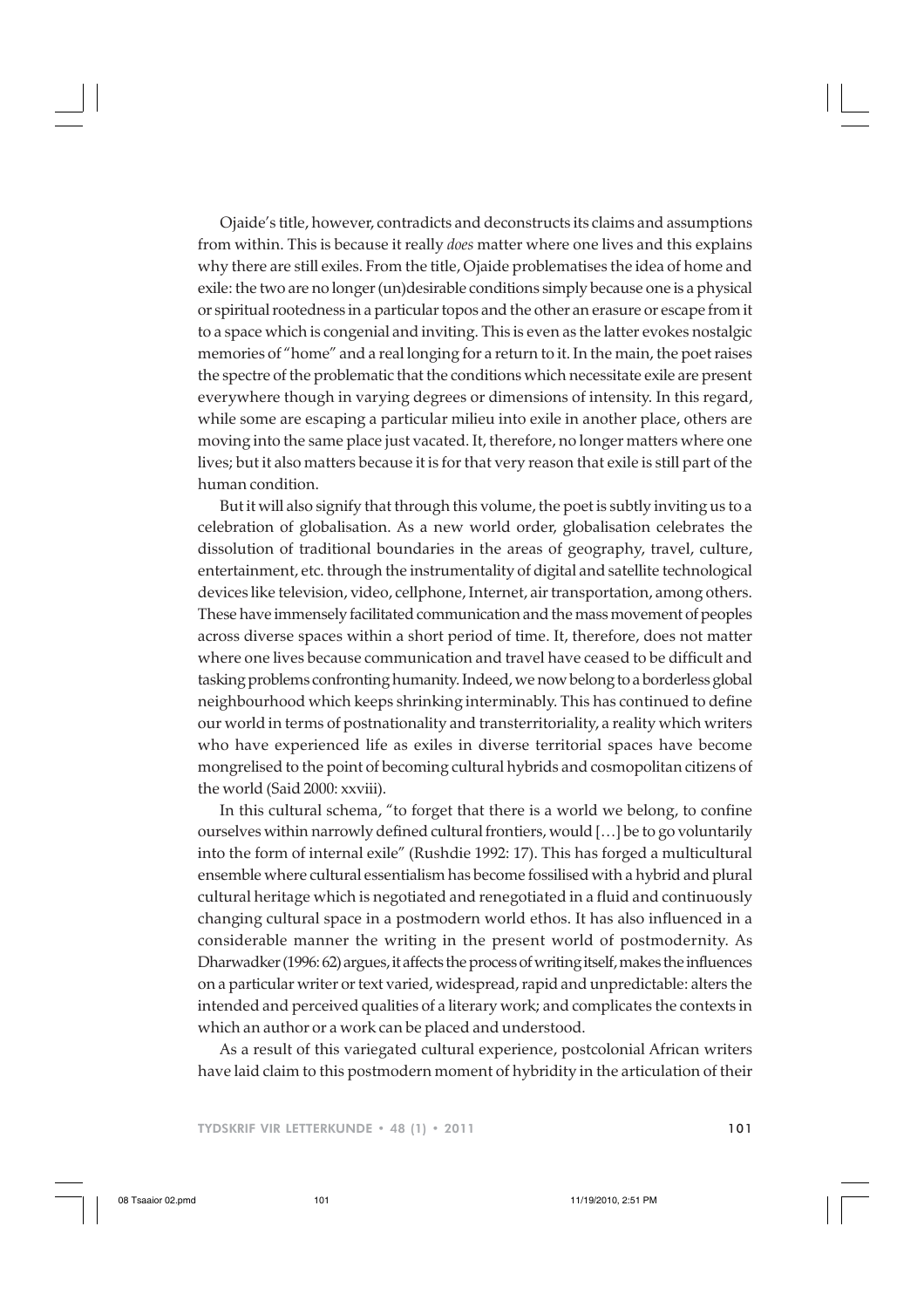concerns whether they are at home or in exile (diaspora). They, therefore, perceive themselves as heirs to a cultural multivalence, which must be mobilised in the galvanization of their creative energies. According to one critic whose comment is relevant to Ojaide in his poetic concern with exile and exilic consciousness, "Many African writers on the continent and in the Diaspora have taken artistic advantage of the presence of hybridity in post-colonial culture. There is even a rich legacy of work written by blacks about living or traveling in the West, reflections on their experiences of racism and alienation and sometimes even joy." (Specht 2006: 50).

In commenting on the Indian exilic condition, Salman Rushdie notes the impossibility of the writer who is an exile, emigrant or expatriate to reclaim that sense of innocence or idyll associated with the homeland which has been lost as a result of exile and alienation from home. To Rushdie (1992: 10) what is incumbent on the exile to do is to create a homeland of the mind, an imaginary locale which will approximate the real home as its reclamation in tangible terms is not possible. As he puts it,

It may be that writers in my position, exiles, emigrants or expatriates, are haunted by some sense of loss, some urge to reclaim, to look back, even at the risk of being mutated into pillars of salt. But if we look back, we must also do so in the knowledge – which gives rise to profound uncertainties – that our physical alienation from India inevitably means that we will not be capable of reclaiming precisely the thing that was lost; that we will, in short, create fictions, not actual cities or villages, but invisible ones, imaginary homelands, Indians of the mind.

It is this postmodern refraction of home and nationhood as a construction of the mind that structures the idea of nationhood as an "imagined community" (Anderson 1991).

Ojaide's poetic engagement in *When It No Longer Matters Where You Live* embeds Rushdie's argument but also negates it. For instance, the impact of his physical separation from Nigeria, his homeland, is limited by his frequent visits and cultural renewal and recuperation. In this regard, it is difficult to conclude with magisterial certitude that he is haunted by an acute sense of loss which calls for an elaborate programme of cultural reclamation and retrieval through the creation of fictions and imaginary homelands of the mind. Indeed, as some scholars now contend, "Contemporary exilic discourse has in the main, been supportive of the globalization phenomenon rather that the reclaiming of lost/past glories" (Oripeloye 2008: 5). So even when he does not execute a physical homecoming, Ojaide is frequently informed and hence knowledgeable about events at home through his poetic creation of a "faithful birdfriend". In "I am still the Iroko", the poet deploys this avian metaphor of the reliable gatherer of news from and about home for him, his poet-friend far away in the United States. As he states: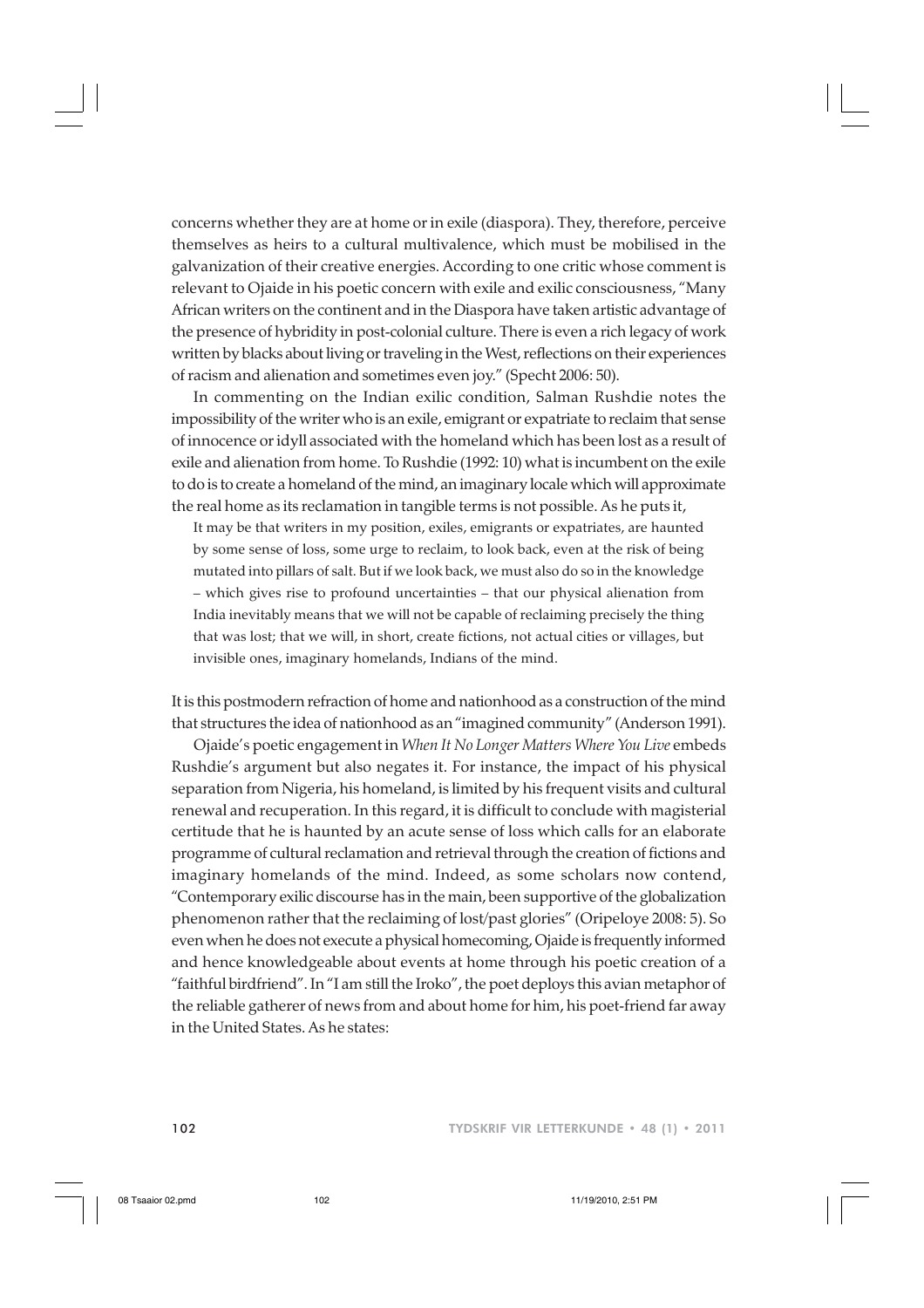Migratory birds carry home my name, every season they bring back songs that fill me with longing to return. My faithful birdfriend brings me the homestead's soil to build my own island within this island – I am not cut off from home draughts. (19).

Even though the poet's sense of physical alienation is minimised by his birdfriend who feeds him with valuable information about home – something reminiscent of the biblical Noah and the dove after the Deluge and Prophet Elijah and the raven at the Brook of Cherith – Ojaide is assailed by nostalgic feelings and memories about home which provoke a longing for a return journey home. In this perspective there is an affirmation of the Rushdean avowal concerning the exile being haunted by a sense of loss and a longing for home. The symbolic image of migratory birds as dependable companions and veritable sources of information is also hinted at in "The course of waters" where

Waters have carried my boat wherever they had their way, which is everywhere on earth. My course ran through clear and dark rivers – I recognized signs of imminent downpours, and none drowned me… Migrant birds kept me company and broke the chill – . (12).

In a way, there is a sense of ambiguity and ambivalence in Ojaide's poetic mind regarding the construction of the epistemological boundaries between home and exile. He seems to radically remap their borders and in the process reconstructs them as complementarities. This detracts from their refraction as Manichean entities. The reterritorialisation configures home and exile as mutually inclusive and as sharing an interface without necessarily compromising each other. In Ojaide's poetic imagination, therefore, home is exile and exile home hence it no longer matters where you live. This hermeneutic idea about home and exile is validated in his poetry through the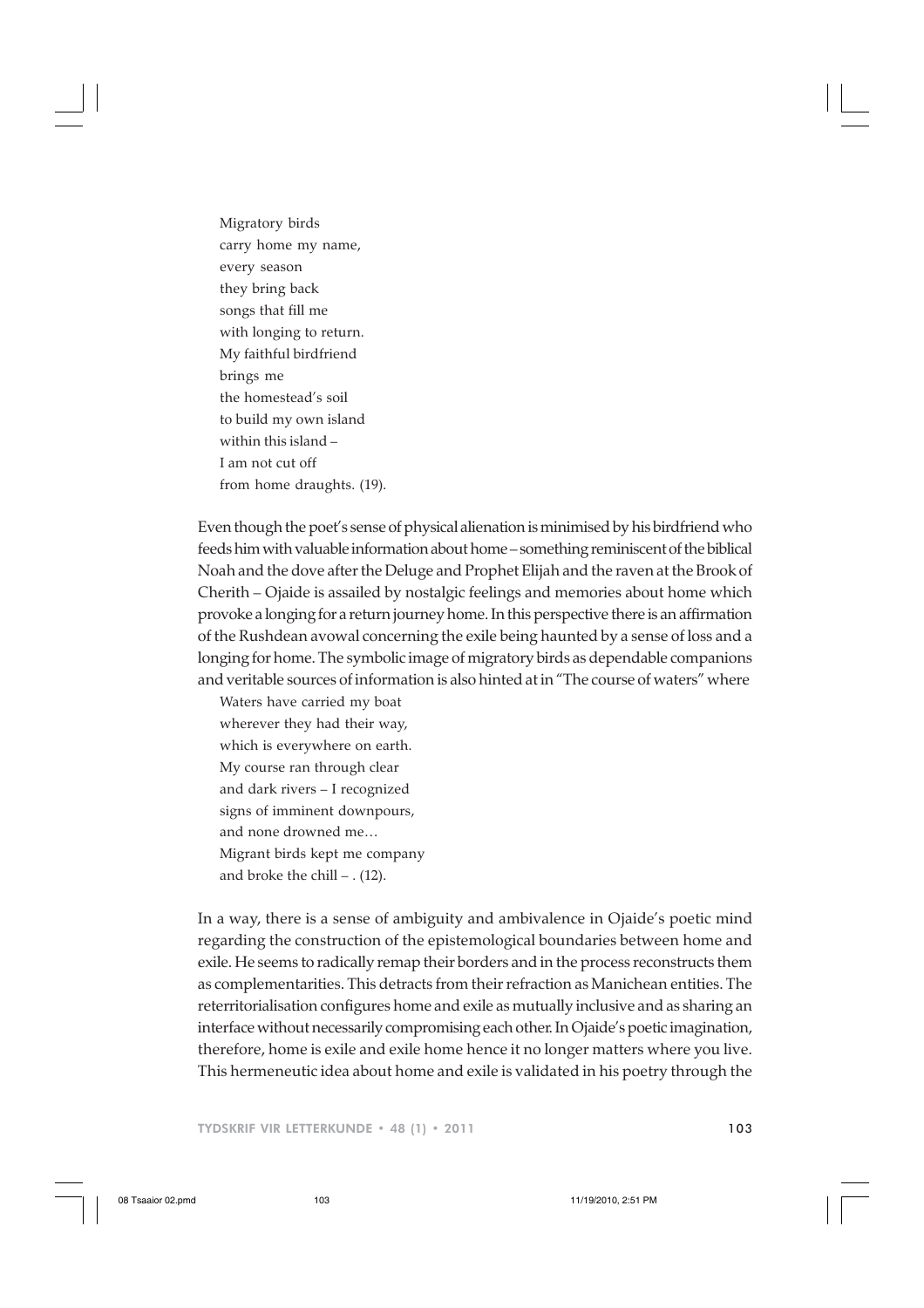convergence of the local and the global which results in a 'glocal' consciousness: this is a visible trajectory in the present volume. In "I am still the Iroko", the poet resorts to the appropriate botanical metaphor of the iroko, a topographic and cultural marker of his Niger Delta homeland for the framing of poetic significations. The iroko is quintessential of Ojaide's poetry as his maiden collection is significantly entitled *Children of the Iroko* (1973). The iroko is a strong and powerful tree, which serves as a symbolic image of solidity and rootedness in his cultural ontology, deep grounding in sacred tradition and the passion for their longevity and continued efflorescence.

On the other hand, the ambivalence concerning home and exile inheres in the image of 'transplant'. This is an agrarian or biological metaphor which represents the raising or tending of a plant or tree and transferring from the nursery, its natural habitat, to a different environment where it is planted in another soil, or grafted to another tree for a new life. This is also true of human parts that are transplanted. The poet's nuanced argument is that he is simultaneously at home and in exile, at home abroad, by being a local and global citizen. In "Colour me", the poet celebrates a common humanity united by a humane and humanistic vision which is galvanized by the sameness of a noble human culture and civilization which de-emphasises colour difference and racial configurations. As the poet envisions, the United Nations Organization that was founded for this objective should be in the vanguard of promoting the ideal of one humanity despite the racial and cultural differences that have been erected over time. This is what Ahmad (1992: 119) calls that "civic ethos, that moral bond with each other, without which human community is impossible."

The sense of ambivalence endures in "Accents", invoking Rushdie's proclamation of the difficulty of the project of reclamation of the past by the exile except through memories. As Ojaide himself avows: "Memories of festival music / relax my muscles" (17) and help in the recovery process of an acute sense of loss. This sense of loss is underscored by the poet through the formulaic refrain: "I have left behind" with repeated urgency and immediacy, highlighting a heightened nostalgic feeling ending climactically in "I have left behind / a delta of fortune" (18). The fixation with home as an ideal spatial location and as a repository of the longed for and sought after by the exile through memory and re-memory provokes critical interrogation as to what precipitates exile and makes it desirable. In other words, why is exile an attractive option even as it is fraught with tensions, fears, anxieties and an overarching attachment to home that was an object of abandonment in the first place?

The answer to this question partly lies in what can be said to be the push factors and the pull realities: the tensions and fears and anxieties that are present at home and the promise of a better quality of life that exists elsewhere. Ojaide, for instance, provides an insight into what drives people into exile in the metaphor of the soil and flowers in "Home ground". The soil here refers to the homeland, Nigeria, where dreams dutifully nursed are turned into nightmares, hopes energetically expressed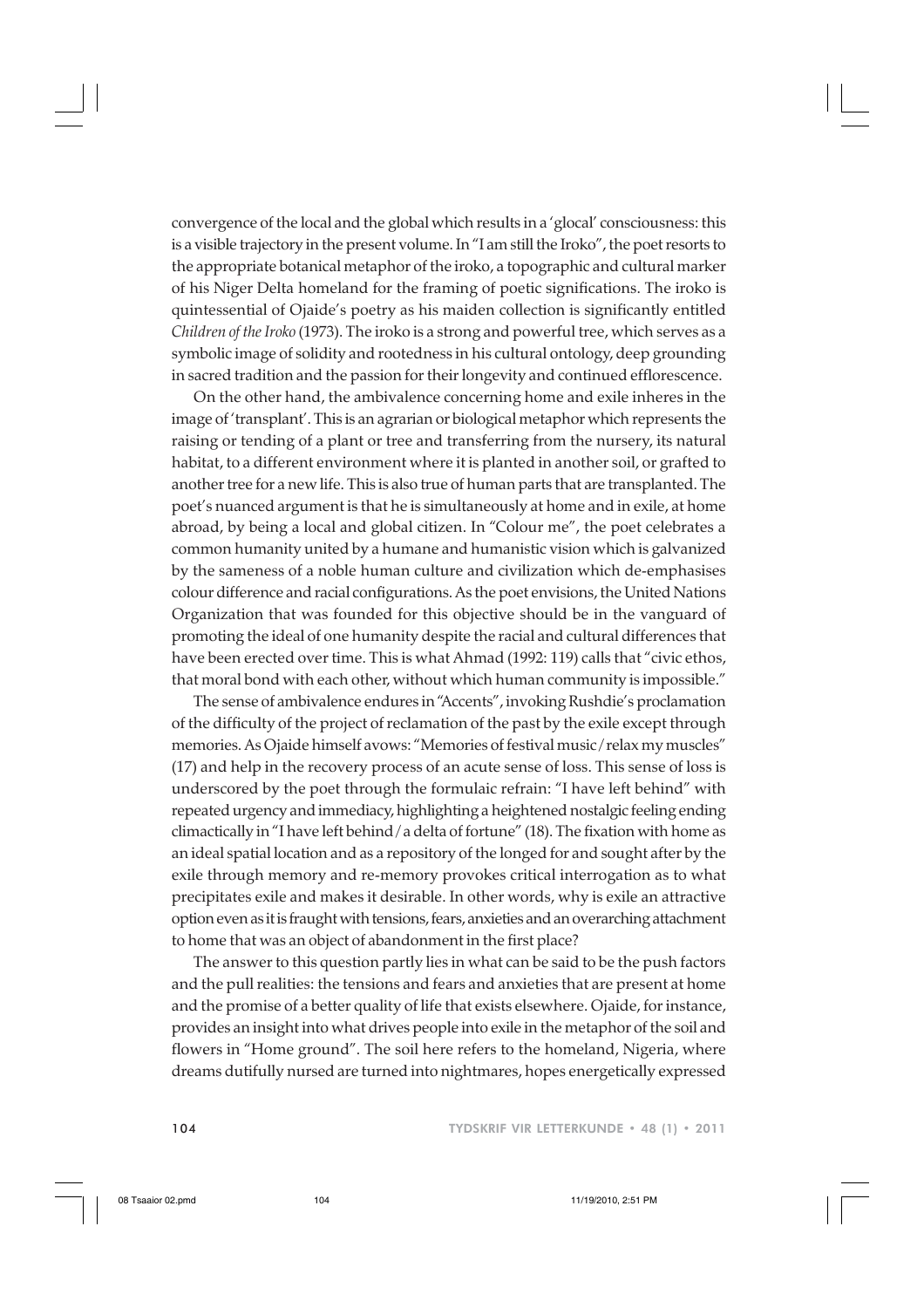evaporate into thin air and the national patrimony is appropriated by a tiny coterie of greedy politicians. The flowers are promising citizens who are caught in this inextricable web spun by an irresponsible, decadent and exploitative leadership and are not allowed to bloom and to fruit, stunting their growth and destinies. This is precisely what happens to Veronica and Angie, two promising students of the poet's who have been frustrated through early marriages and their future compromised by patriarchal hegemony and sociocultural ideologies which are hostile to womanhood in a phallocentric society. Appropriating Nobel laureate, Toni Morrison's felicitous expression that this soil is not good for some flowers, the poet states:

Not good for hibiscus, not good for crocus Nor for female-scented bougainvillea, this soil is bad for some flowers… look at veronica once so self-assured that I called her a general – that was long before being harried into a family-made bed of marriage. She came back to campus weeping, stripped of colour & I knew the nursery bed killed the flower before it bloomed. And angie, so spritely that I divined that she would fly so high in the sky, forever pushing the horizon farther… But after fifteen years she managed to slip out a note from the male-guarded persecution house: "I used to dream before but now I don't dare anymore…" The land thwarts her flowers crying for redemption. (31–32).

Inevitably, the poet concludes "hence many flourish out of home ground, transplanted / because the native soil is bad for their bright kind" (32). Although this presents an idealist picture of exile, it nevertheless validates the option of exile for many.

What has happened to Veronica and Angie represents phallocentric politics in the domestic domain but Ojaide turns his poetic lens to the arena of diverse public spheres. Here, he wields an angry, accusatory and transgressive voice laced with poetic venom, deploring the repressive and oppressive social, economic and political structures constructed by a postcolonial nation-state in a perpetual state of becoming which reduces the majority of its people to mere vermin. In "Libation", the poet again identifies what necessitates exile. Latching on the metaphor of bees, "the bees of Abuja" (39), Abuja being Nigeria's capital city and a symbol of national opulence but also public malfeasance as well as material and moral squalor, these bees "wreak havoc on the public / without benefit of enjoying their draughts" (39). In a bilious and caustic poetic language, Ojaide refers to the politicians who have imposed themselves on the people as vultures and hawks, predatory birds that portend only death for their preys who in this situation are the mass of the marginalised people.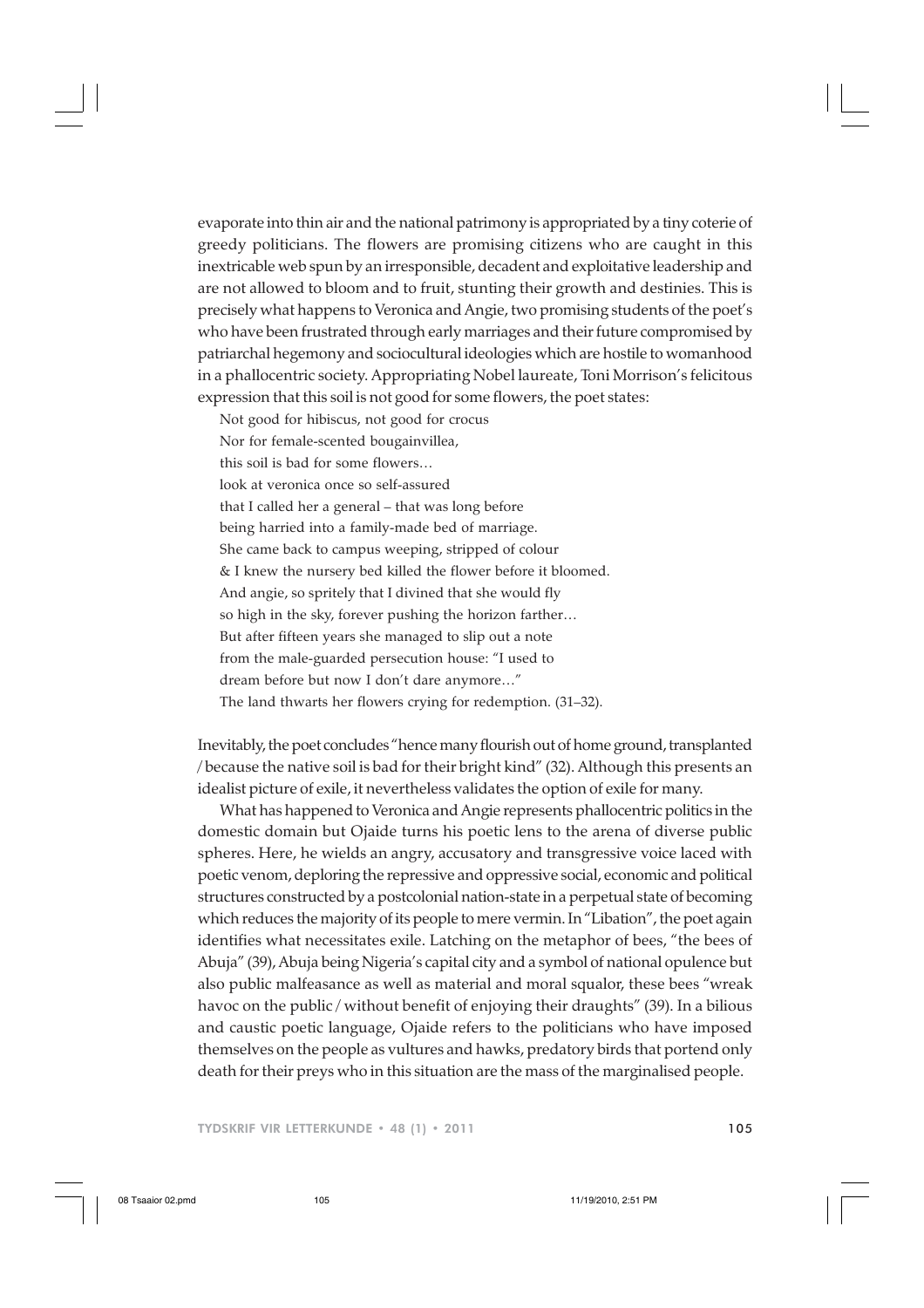Nigeria in this sense is refracted by the poet as an elephant – referring to her selfcharacterisation as the giant of Africa, a somnolent one though – because of her sheer immensity of geography and prodigious endowments in human and material resources. The fate of this elephant, to the poet, hangs in the balance because "One leg lost in the deeps, the other hanging to land" (40) is a precarious state which the nation has wilfully driven itself into. This quotidian condition threatens the very future survival of the nation and stunts her growth as "one forward step, then a backward leap / confines us to an antiquated millennium" (41). The theme of exile and the complex of circumstances that propel it in the postcolonial state are further pursued in "Dateline Abuja" and the sequence of poems titled "Home song" which are movements of songs that navigate the beleaguered Nigerian condition wracked by naked thievery, unbridled dictatorship, institutionalised corruption, perpetual inertia in public life, and a precipitous descent in the quality of life. In this movement of songs, as in the entire volume, Ojaide distils a jeremiad symphony of songs whose tapestry function as a sad and unrelieved commentary on not how to invent nationhood, deploring the leadership for its perfidy and the led for its active collaboration and stunning silence in the face of naked treachery and brutal violation.

In all these, it in the title poem, "When it no longer matters where you live", that the trajectory of exile is most clearly articulated, though not without the accompanying valorisation of ambivalence. Even as the poet avows that it no longer matters where you live, exile remains a vexed issue in his poetic consciousness and sensibility. Exile represents the last resort, an inevitable decision borne out of compulsion by a variety of chequered circumstances prevalent at home. According to Okome (2002: 15),

Exile now seems a permanent option. It is inevitable. Ojaide, the patriot and poet, is slowly slipping into that world […] a world which Ojaide had always found incongruous to his poetic vocation. Although he still cries for home, something inside reveals that he now knows "what it is to lose our home". All too suddenly, we begin to notice dents on the map of the homeland that Ojaide has jealously upheld. Another kind of home is fast forming and new ideologies of life and poetic styles are forcing him to capitulate. This is the profound meaning that Ojaide's […] *When It No Longer Matters Where You Live*, a truly post-modern response to exile elicits…

But transcendent to this, Ojaide's concern in the volume is not an individuated, privatist brooding about exile as he boldly assumes the responsibility of the public poet with a communal voice and conscience, an office which demands courage and selfless abandonment for the public good. Rhetorically, he interrogates the hegemonic structures and decadent ideologies that precipitate exile. However, at the same time he enters an argument which implicates exile as a cowardly act that offends and betrays "martyred ones" who have paid the supreme price in the defence of freedom and the rights of the commonwealth with their lives. In unmistakable poetic strokes, the poet drives home the message when he avows that the "home" abroad, no matter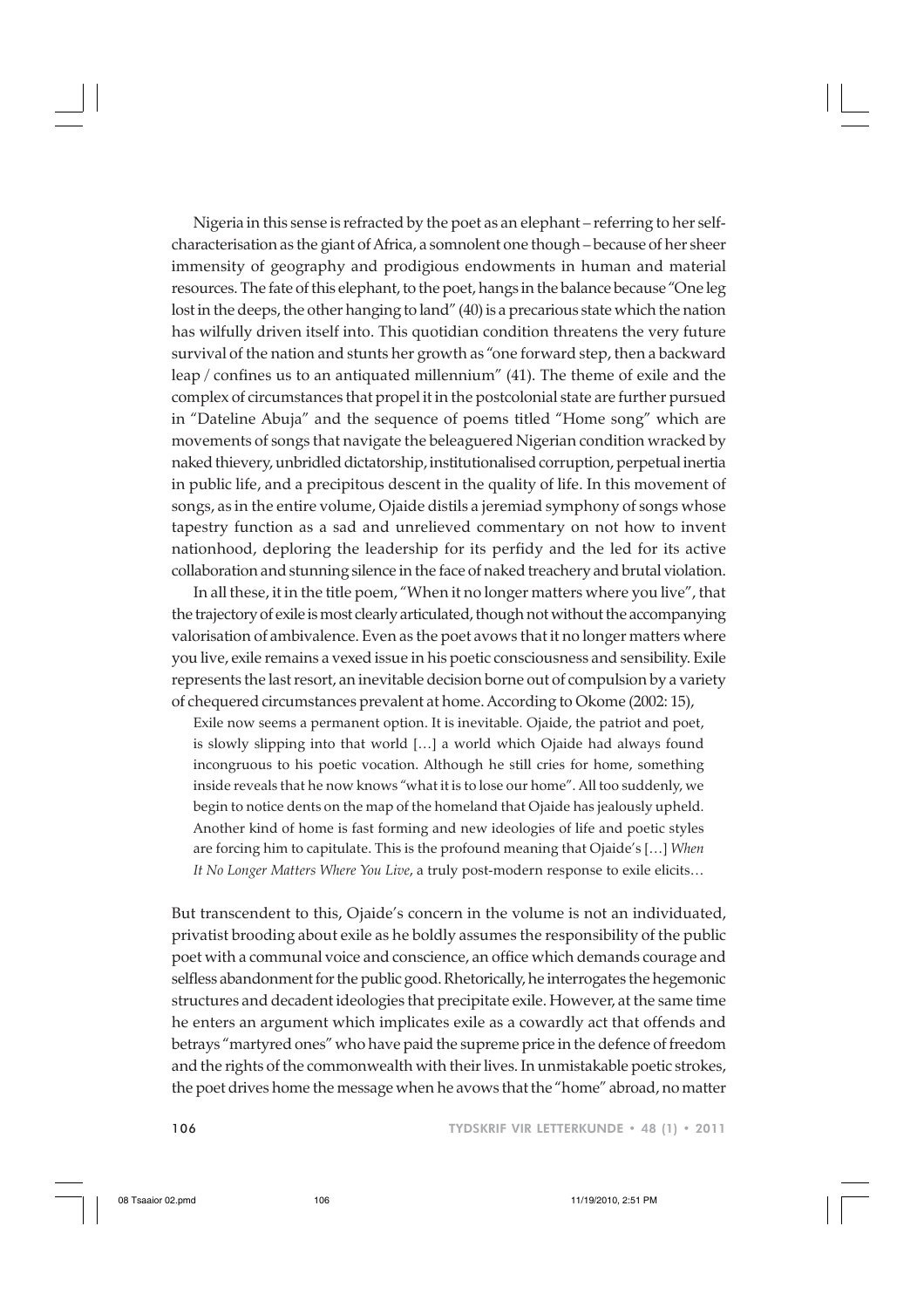its ostensible safety, remains a long night(mare) from which the exile impatiently struggles and awaits the arrival of dawn:

Except by returning to libate the soil With the Cock of Abuja's blood, Will exile not offend martyred ones? For all its refuge, the foreign home Remains a night whose dawn I wish arrives before its time. (77).

As the poet continues to lament, the pain that the exile experiences in other lands is no less grievous than the one at home as the conditions that precipitate exile are concomitant with living abroad without attenuation. He states:

There's none so hurt at home who forgets the pain outside – that's the persistent ache one carries until home's safe to return to, when it no longer matters where you live! (77).

It is, therefore, misleading when exile is sometimes thought to offer an alternative existence which is better than home. As Ojaide indicates, sometimes exile compounds and aggravates the condition of the exile. This is the reality expressed in "Immigrant voice" where the glamorous pictures presented of life abroad soon pale into unrelieved grimness for the exile who now bemoans his forlorn fate and curses the day he took the decision to abandon life at home for another in a foreign land. Rendered in pidgin, which is an accessible idiom, the poem is linguistically representative of low educated people who participate in immigration programmes like the American lottery. These are forced into exile by lean circumstances at home only to realize that they do not have the requisite education and social status as exiles to stand the competition abroad. The poet-persona self-reflexively and dispassionately looks at life in America:

The picture of here from home is different from the wilderness I de see night and day. This na America with homeless for every corner that I think I de a numberless world? Where all de fine fine things in that picture: everybody dress that I think na angels, Hollywood Heaven they misspell?

Now I work standing so te for minimum wage,

get dollars for one hand and give them out for another.

I come back from work so dead I can't eat or sleep

and before dawn I don get up to begin another slave day. (105).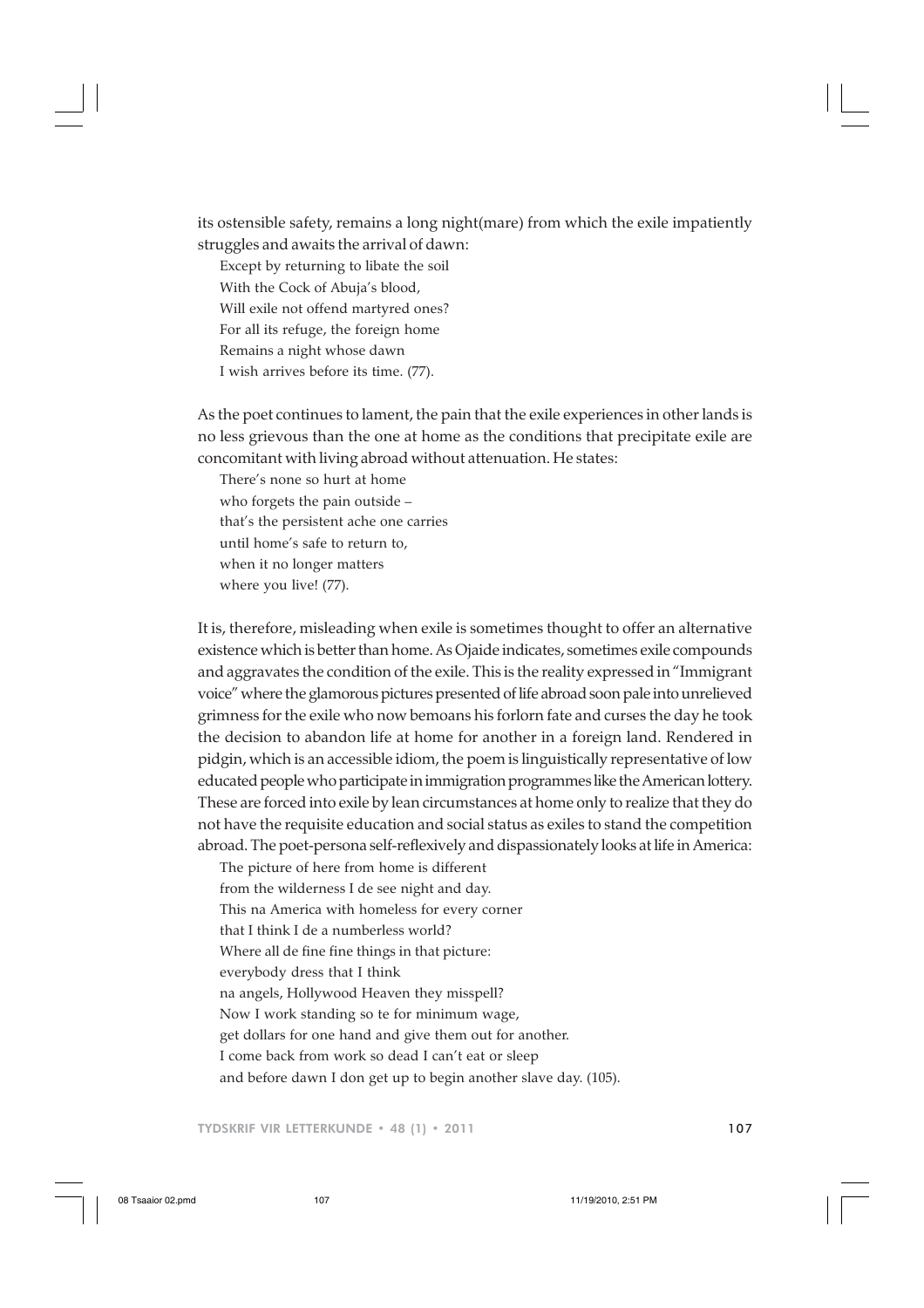This sordid picture Ojaide delineates of exile is synonymous with the one the exile thought he had escaped from home. Sadly, it is like jumping from the frying pan into the fire as his precarious life becomes a conundrum and an unrelieved nightmare he cannot wake from. The commodified and consumerist lifestyle associated with America's late capitalist tendencies, the brutal exploitation of the weak by the strong and the hierarchical social and economic structures, which define the American landscape all in the name of an elusive freedom, now clearly dawn on the poetpersona. He now sees America in its true nakedness as "photo-trick", "mirage" full of sophisticated criminality, violence, racial discrimination, poverty, social morass and cultural stasis.

## **Conclusion**

*When It No Longer Matters Where You Live* represents a multicultural discursive engagement with a post-modern world, which is at once local and global, particularistic and universalistic, in its moods and temperaments, identical differences and different identities. It is a discourse that structures our sense of homeland and exile and coalesces these two modes of existence as quintessential of the human condition. In this regard, the volume accomplishes its framing and governing concern which is to negotiate exile as an existential reality. Whether it is internal or external, Ojaide demonstrates that exile, though desirable at certain crucial moments, is not absolute but has its limitations in giving the exile the full range of life's options, possibilities and fulfilment. The mere contemplation of exile necessarily suggests alienation from home and the concomitant sense of loss and displacement that follows, triggering off the longing for an 'ideal' place called home. Ojaide resolves the tension between the two through their fusion.

Through this volume, the poet enters the exilic discourse framing it within the schema of a global consciousness which celebrates cultural hybridity and "double consciousness" (Gilroy 1995: 1). It is this reality of exile as a veritable phenomenon for the construction and re-construction of cultural identity within a globalised space which emphasizes the intensification of a unified consciousness that appeals to Ojaide as a writer. This perspective is in harmony with the episteme that has gained currency within exilic and diasporic discourse that "the experience of migrant or diasporic people is central to contemporary societies" (Gillespie 1995: 3). Ojaide participates in this discourse as a writer who has appropriated what the new world offers: the tropes, imagery, symbols, and themes which are consistent with exile in a global environment. What is, however, remarkable about him is that Ojaide is deeply moored in and conversant with his cultural roots and ontology such that in his poetic imagination and sensibility, home and exile have ceased to be binaries as he has fused them into a collective, composite experience.